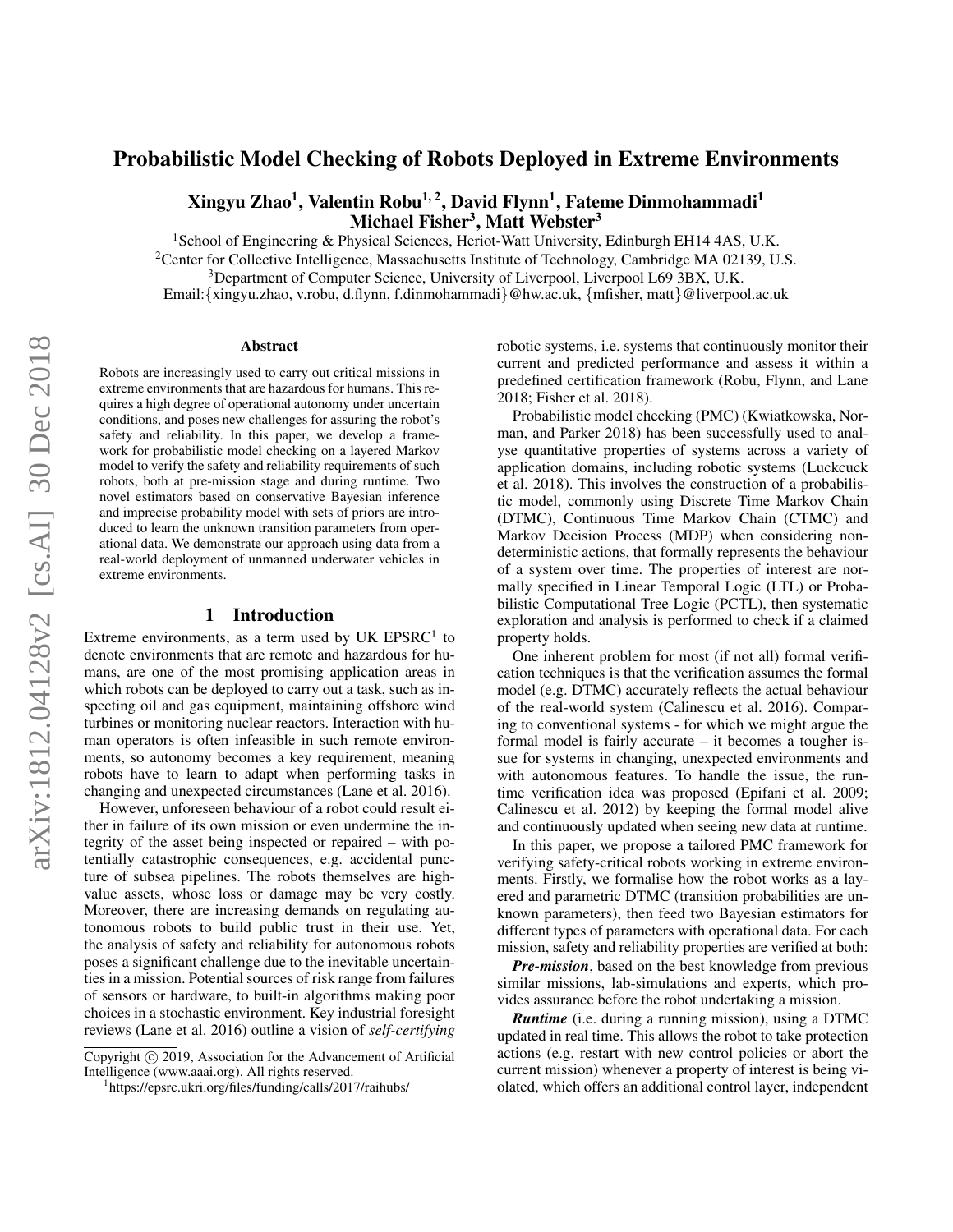of the robot's front-end planning engine. This follows the "defence in depth" design paradigm for safety critical systems, by providing an extra and diverse layer of protection.

To achieve these, we identify two types of transition parameters and introduce two novel Bayesian estimators as:

*A. Catastrophic failure related parameters*, which represent the probability of seeing a catastrophic failure when the robot is in an unsafe state. In practice, we cannot observe sufficient data of catastrophic failures to provide good estimations, since even if we do observe any, we normally will redesign/update the robot making the failure data obsolete. So effectively, for these model parameters, we will only collect *failure-free* data that lead to very optimistic estimations by existing Bayesian estimators. To avoid underestimating the chances of catastrophic failure, our claim is inference in such settings has to be carried out in a *conservative* way. The conservative Bayesian inference (CBI) method (Bishop et al. 2011; Strigini and Povyakalo 2013; Zhao et al. 2015; 2017) was developed for safety-critical software to answer the question what can be claimed rigorously about the reliability when seeing failure-free runs. To our knowledge, our work is the first to develop a CBI estimator for catastrophic failure parameters in robotics.

*B. Non-catastrophic failure related parameters*, which represent the transitions among normal, unsafe and noncatastrophic states, thus sufficient data can be collected as more missions are conducted. Bayesian methods yielding point estimates, e.g. (Epifani et al. 2009; Calinescu et al. 2014), are affected by unquantified estimation errors which will be propagated and compounded in the verification in ways that are unknown but likely to be significant, as highlighted in (Calinescu et al. 2016). Here we introduce an imprecise probability model with *sets of priors* (Walter and Augustin 2009; Walter, Aslett, and Coolen 2017) to (i) get upper and lower bounds on the posterior estimates whose range measures the estimation errors; (ii) allow modelling imperfect prior knowledge/data from experts/lab-simulations in a flexible way; and (iii) detect *prior-data conflict* (Evans and Moshonov 2006) when observe surprising data in a mission to provide protection from the robot's epistemic limits.

We illustrate our new method with an example of an unmanned underwater vehicle (UUV) in the context of a valve turning scenario from the  $PANDORA<sup>2</sup>$  project which created UUVs that keep going under extreme uncertainty.

Next, we present the necessary background concepts. Two new Bayesian estimators are described in Section 3; Section 4 describes the new framework with an illustrative example. Section 5 summarises the related work. Contributions, limitations and future work are concluded in Section 6.

## 2 Preliminaries

## 2.1 DTMC and PCTL

Discrete Time Markov Chain (DTMC) is a widely-used model for formalising stochastic systems. From the verification point of view, DTMC can serve as a secondary protection model *given* an optimal policy (specifying a procedure for autonomous action selection). For instance, if the primary planner synthesises an optimal policy via MDP and reinforcement learning (Pathak, Pulina, and Tacchella 2018; Pathak et al. 2013), then given the optimal policy, we obtain an *induced DTMC* (Puterman 2014) which can be revised to emphasise the safety and reliability aspects by, e.g. adding more transitions to states representing hazards.

**Definition 1.** A DTMC is a tuple  $(S, s_1, P, L)$ , where:

- S is a (finite) set of states; and  $s_1 \in S$  is an initial state;
- $P: S \times S \rightarrow [0, 1]$  is a probabilistic transition matrix such that  $\sum_{s' \in S} \mathbf{P}(s, s') = 1$  for all  $s \in S$ ;
- $L : S \rightarrow 2^{AP}$  is a labelling function assigning to each state a set of atomic propositions from a set AP.

We use the notation  $p_{ij} = \mathbf{P}(s_i, s_j)$ , and  $i, j$  are integers in  $[1, k]$  by assuming there are  $k$  states in total. Given an optimal probabilistic<sup>3</sup> policy, the transition probability of the induced DTMC is defined as the total probability of:

$$
p_{ij} = \sum_{a \in A} \pi_a(s_i) \cdot Pr(s_j \mid s_i, a) \tag{1}
$$

where  $\pi_a(s_i)$  is the probability of executing action a in state  $s_i$  according to policy  $\pi$  and  $Pr(s_j | s_i, a)$  is the probability that  $s_i$  is the next state when action a is executed in state  $s_i$ . In this paper, we assume the optimal policy  $\pi$ , i.e.  $\pi_a(s_i)$ , is given by a separate planner and  $Pr(s_j | s_i, a)$  will be Bayesian updated via operational data.

The safety and reliability properties to be checked can be specified in Probabilistic Computation Tree Logic (PCTL).

**Definition 2.** AP is a set of atomic propositions and  $ap \in$  $AP, p \in [0, 1], t \in \mathbb{N}$  and  $\bowtie \in \{ \lt, \leq, \gt, \leq \}$ . The syntax of PCTL is defined by *state formulae* Φ and *path formulae* Ψ.

$$
\Phi ::= true \mid ap \mid \Phi \land \Phi \mid \neg \Phi \mid \mathcal{P}_{\bowtie p}(\Psi)
$$

$$
\Psi ::= X\Phi \mid \Phi U^{\leq t} \Phi
$$

where the temporal operator X is called *Next* and U is called *Until*. State formulae Φ is evaluated to be either true or false in each state. Satisfaction relations for a state s are defined:

$$
s \models true, \quad s \models ap \quad \text{iff} \quad ap \in L(s)
$$
\n
$$
s \models \neg \Phi \quad \text{iff} \quad s \not\models \Phi
$$
\n
$$
s \models \Phi_1 \land \Phi_2 \quad \text{iff} \quad s \models \Phi_1 \text{ and } s \models \Phi_2
$$
\n
$$
s \models \mathcal{P}_{\bowtie p}(\Psi) \quad \text{iff} \quad Pr(s \models \Psi) \bowtie p
$$

 $Pr(s \models \Psi) \bowtie p$  is the probability of the set of paths starting in s and satisfying  $\Psi$ . Given a path  $\psi$ , if denote its *i*-th state as  $\psi[i]$  and  $\psi[0]$  is the initial state. Then the satisfaction relation for a path formula for a path  $\psi$  is defined as:

$$
\psi \models X\Phi \quad \text{iff} \quad \psi[1] \models \Phi
$$
  

$$
\psi \models \Phi_1 U^{\leq t} \Phi_2 \quad \text{iff} \quad \exists 0 \leq j \leq t
$$
  

$$
(\psi[j] \models \Phi_2 \land (\forall 0 \leq k < j \ \psi[k] \models \Phi_1))
$$

It is worth mentioning that both DTMC and PCTL can be augmented with rewards/costs, cf. (Filieri and Tamburrelli 2013), which can be used to model, e.g. the energy/time

<sup>2</sup> http://persistentautonomy.com/?p=1436

<sup>3</sup>Deterministic policy is a special case with probability 1.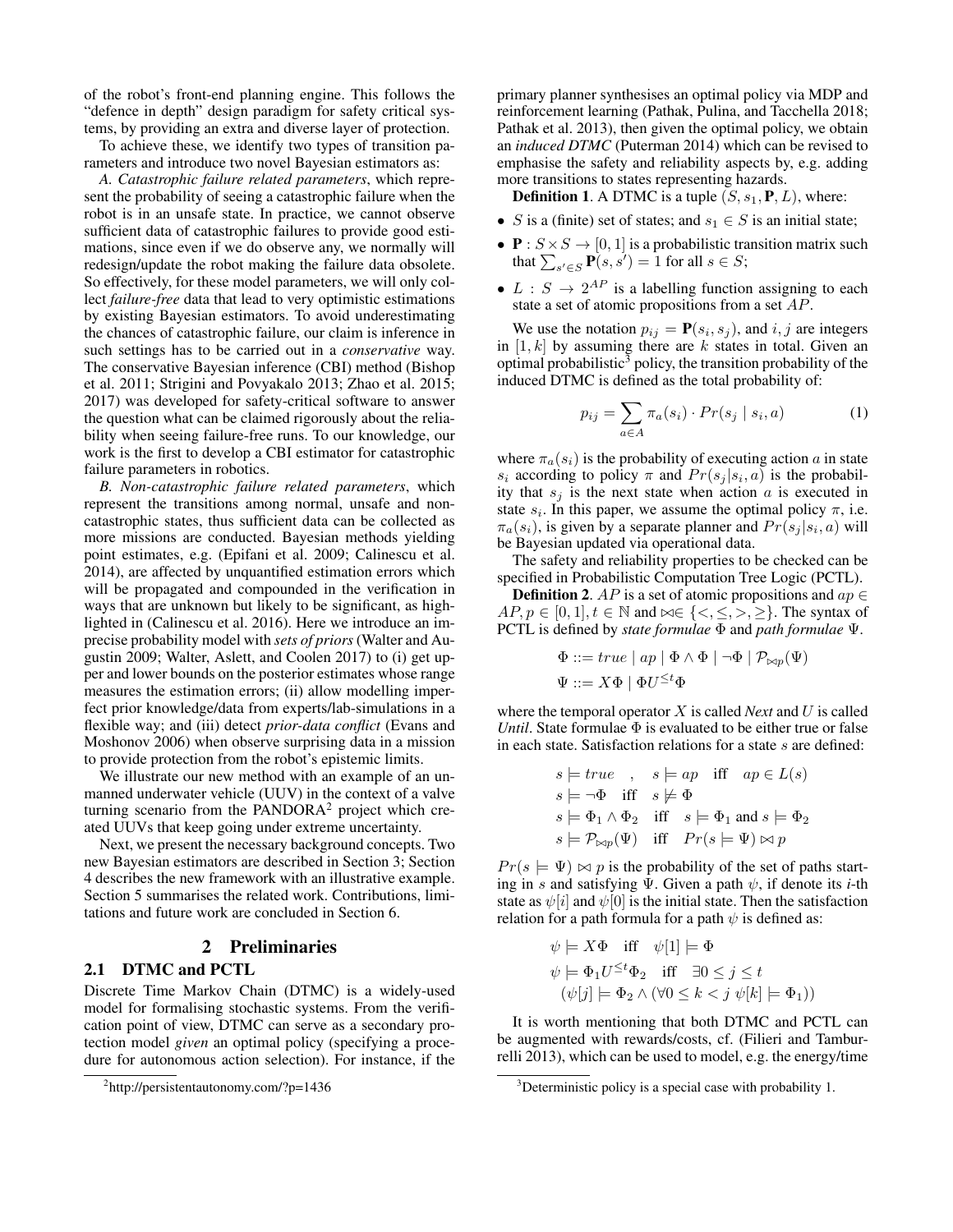consumption of the robot in a mission. Our approach is also compatible for those properties which we omit in this paper.

By formalising the robot and its required properties in DTMC and PCTL respectively, the verification focus shifts to the checking of *reachability* in a DTMC. In other words, PCTL expresses the constraints that must be satisfied concerning the probability, starting from the initial state, of reaching some states being labelled as, e.g. unsafe, failure or success. We use the tool PRISM (Kwiatkowska, Norman, and Parker 2011) which employs symbolic model checking algorithm to calculate the actual probability that a path formulae is satisfied (by extending the PCTL definition with  $\mathcal{P}_{=?}(\Psi)$ , then comparing with a required bound if given.

### 2.2 Parametric model checking

PMC based on DTMC normally assumes the transition probabilities are known as constants which can be estimated from existing data and experts at design-time, or through system runtime monitoring. However, this traditional technique may not be suitable for runtime analysis in terms of the excessive time and power consumption, especially for robots. The idea of *parametric* model checking (ParaMC), proposed by (Daws 2005), provides an efficient solution (Filieri, Ghezzi, and Tamburrelli 2011). As shown by (Jansen et al. 2014), modern tools can solve parametric DTMCs with thousands of states and transitions using reasonable computing resources, beyond the required capability of our methods here.

ParaMC can analyse DTMC whose transition probabilities are specified as functions over a set of parameters, e.g. Equation (1). The result is then given as a closed-form rational function of the parameters which brings two advantages: (i) The verification can be divided into two steps. The computationally expensive symbolic analysis can be done at pre-mission stage when time and power constraints are not strong; then, during the mission, only substitutions are needed to replace the parameters in the closed-form expression with actual values learnt at runtime; (ii) Monotonicity analysis of the parameters can be easily done via the closed-form expression. Since, instead of point estimates, our new Bayesian estimator provides bounds for the parameters, thus monotonicity analysis is necessary to obtain meaningful bounds for the verification results.

## 3 Estimates for DTMC transition parameters

## 3.1 A fundamental Bayesian estimator

In a DTMC, given a current state  $i$ , the transition to a next state follows a *categorical distribution*. Due to the Markov property, i.e. the choice of a next state only depends on the current one, the categorical distributions for each state are *independent*. Hence, as we observe repeated transitions from the state  $i$ , the repeated categorical process follows a *multinomial distribution*. Now the problem is reduced to the *localised* learning of k independent multinomial distribution, where  $k$  is the number of states in the DTMC. From a Bayesian inference perspective, the posterior estimation requires a statistical model (the likelihood function) and a prior distribution. Note a complete description of Bayesian inference is beyond the scope of this paper.

For the  $i$ -th row of  $P$ , if we observe the data of transition number from state *i* to *j* as  $n_{ij}$ , and  $n_i = \sum_{j=1}^{k} n_{ij}$  is the total number of outgoing transitions from state  $i$ , then the likelihood function is (by omitting the combinatorial factor which will be cancelled in the Bayesian formula):

$$
Pr(\text{data} \mid p_{i1}, ..., p_{ik}) = \prod_{j=1}^{k} p_{ij}^{n_{ij}} \tag{2}
$$

The method in (Epifani et al. 2009) uses a Dirichlet distribution as priors for a given *i*-th row of **P**:

$$
(p_{i1},...,p_{ik}) \sim Dir(n_i^{(0)}p_{i1}^{(0)},...,n_i^{(0)}p_{ik}^{(0)})
$$
 (3)

where  $n_i^{(0)}p_{i1}^{(0)},...,n_i^{(0)}p_{ik}^{(0)}$  are the *canonical parameters* of the Dirichlet.  $p_{ij}^{(0)}$  is the prior expectation for the transition probability  $p_{ij}$ , and larger  $n_i^{(0)}$  leads to more concentrated probability measure around  $p_{ij}^{(0)}$ . Thus,  $n_i^{(0)}$  are quantifying the strength of beliefs in the prior  $p_{ij}^{(0)}$ , or a "pseudo-count" which can be interpreted as the size of an imaginary sample that gives the prior estimation (Walter and Augustin 2009).

Then applying the Bayes rule, and thanks to both the conjugacy (with the multinomial likelihood function) and the canonical form, the posterior with updated parameters are:

$$
n_i^{(n_i)} = n_i^{(0)} + n_i \tag{4}
$$

$$
p_{ij}^{(n_i)} = \frac{n_i^{(0)}}{n_i^{(0)} + n_i} \cdot p_{ij}^{(0)} + \frac{n_i}{n_i^{(0)} + n_i} \cdot \frac{n_{ij}}{n_i} \tag{5}
$$

Note, the upper index  $(0)$  is used to identify the prior parameters, in contrast, the  $(n_i)$  denotes the posterior parameters after observing  $n_i$  outgoing transitions from the state i. As Equation (5) shows, after seeing  $n_{ij}$  out of  $n_i$  as data, the posterior  $p_{ij}^{(n_i)}$  is a *weighted* sum of two terms: the prior estimate of  $p_{ij}^{(0)}$  and the  $n_{ij}/n_i$  which is the frequency of the relevant transition in the data. The weights are proportional to the  $n_i^{(0)}$  (the "pseudo-count" of prior simple size) and  $n_i$ (the "actual-count" of data sample size). Smaller  $n_i^{(0)}$  represents lower confidence in the priors and the runtime data will dominate the posteriors. When  $n_i^{(0)} \simeq 0$ , (5) reduces to the Maximum Likelihood Estimation (Epifani et al. 2009).

### 3.2 A Bayesian estimator using sets of priors

There are at least two practical issues with the method in Section 3.1: (i) how to justify a particular choice of prior model parameters, i.e.  $n_i^{(0)}$  and  $p_{ij}^{(0)}$  . In other words, whether one can truly express the subjective and imprecise prior knowledge with the *exactness* that a particular prior distribution requires; and (ii) how to measure the error of single point estimation which will be propagated and compounded in the later model checking in ways that are unknown but likely to be significant, as pointed in (Calinescu et al. 2016).

To address these two concerns, we utilise an imprecise probability model using sets of priors (Walter and Augustin 2009; Walter, Aslett, and Coolen 2017) to model more vague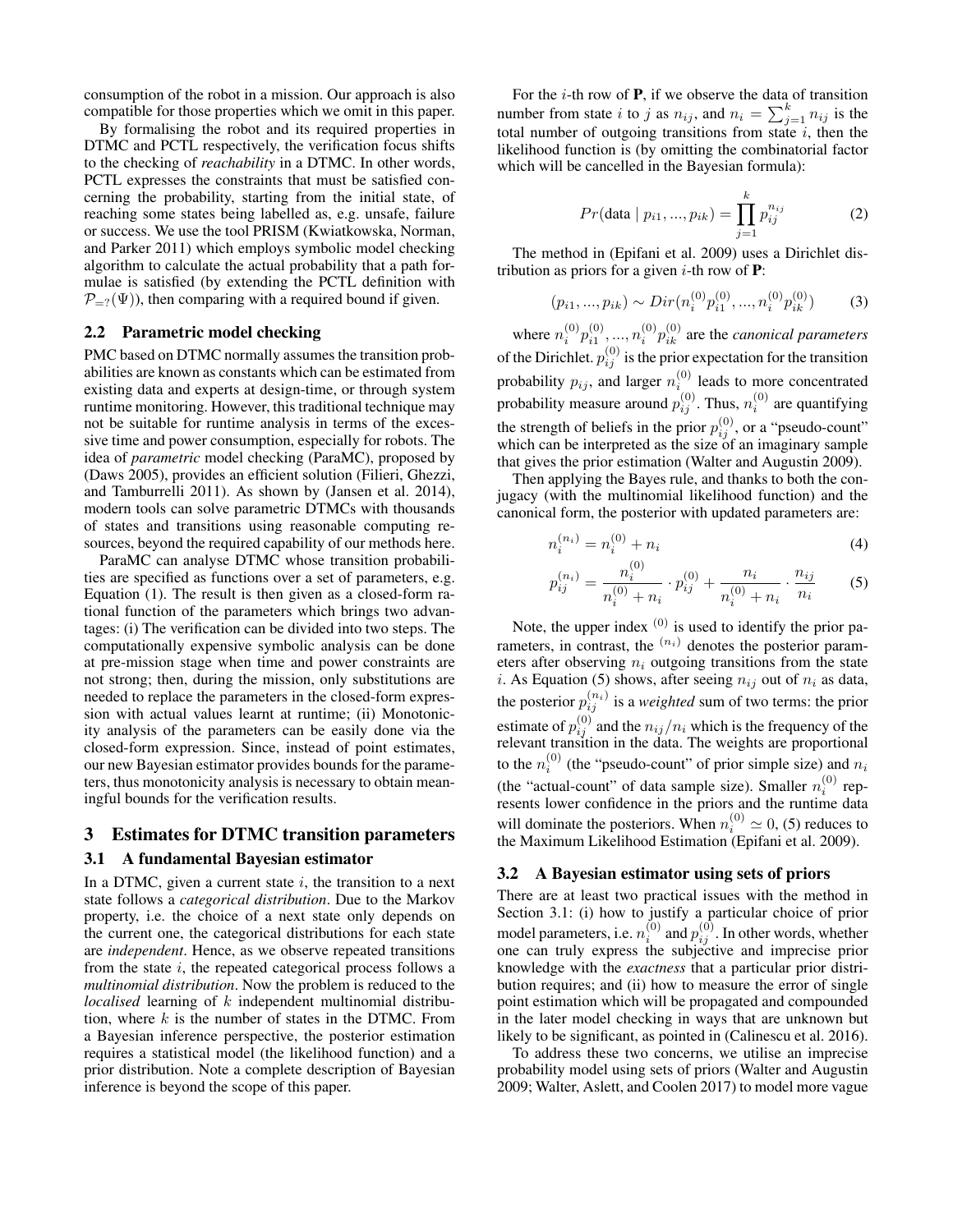prior knowledge by eliciting bounds of the prior parameters, and also resulting bounds for the posteriors whose range measures the estimation errors. Also importantly, it is sensitive to detect the *prior-data conflict*, i.e. conflicts between prior assumptions and observed data (Evans and Moshonov 2006), which is useful to alter dangerous situations and will be discussed later.

To be exact, instead of a single value, we elicit an interval for each prior parameters in (3) and denote these as:

$$
n_i^{(0)} \in \left[\underline{n_i}^{(0)}, \overline{n_i}^{(0)}\right] \quad , \quad p_{ij}^{(0)} \in \left[\underline{p_{ij}}^{(0)}, \overline{p_{ij}}^{(0)}\right]
$$

Then as proved in (Walter and Augustin 2009), the lower and upper bounds for the posteriors of interest  $p_{ij}^{(n_i)}$  are:

$$
\underline{p_{ij}}^{(n_i)} = \begin{cases} \frac{\overline{n_i^{(0)}} p_{ij}^{(0)} + n_{ij}}{\overline{n_i^{(0)}} + n_i} & \text{if } \frac{n_{ij}}{n_i} \ge p_{ij}^{(0)}\\ \frac{n_i^{(0)} p_{ij}^{(0)} + n_{ij}}{\overline{n_i^{(0)}} + n_i} & \text{if } \frac{n_{ij}}{n_i} < \underline{p_{ij}}^{(0)} \end{cases} \tag{6}
$$

$$
\overline{p_{ij}}^{(n_i)} = \begin{cases} \frac{\overline{n_i}^{(0)} \overline{p_{ij}}^{(0)} + n_{ij}}{\overline{n_i}^{(0)} + n_i} & \text{if } \frac{n_{ij}}{n_i} \le \overline{p_{ij}}^{(0)}\\ \frac{n_i^{(0)} \overline{p_{ij}}^{(0)} + n_{ij}}{\overline{n_i}^{(0)} + n_i} & \text{if } \frac{n_{ij}}{n_i} > \overline{p_{ij}}^{(0)} \end{cases} (7)
$$

When  $\frac{n_{ij}}{n_i} \notin \left[p_{ij}^{(0)}, \overline{p_{ij}}^{(0)}\right]$ , i.e. the prior-data conflict is at hand, the posterior interval  $\left[p_{ij}(n_i), \overline{p_{ij}}(n_i)\right]$  becomes wider, meaning we are *even less certain* about the posterior estimation comparing to the priors. This is a new property comparing to other imprecise probability models in which the range of the posterior interval will *always*, regardless of the prior-data conflict, decrease (i.e. converge to the observed data) as the sample size increases.

#### 3.3 Conservative Bayesian inference

Catastrophic failures are modelled in our new framework by imposing transitions from unsafe states to catastrophic failures of different modes, e.g. the parameter  $x$  in Fig.1 as an instance. The "true unknown" values of these transition parameters may lie in very small orders of magnitude, say  $10^{-5} \rightarrow 10^{-9}$ , as a result of rigorous development process and safety-critical designs. This poses a great challenge for the estimation of such smaller failure rates in terms of that infeasible amount of statistical testing or operational time is required to observe sufficient failure data (Littlewood and Strigini 1993). More practically, even if we did observe any catastrophic failures, we normally will redesign/update the robots, which makes the failure data obsolete. So effectively, we will only collect *catastrophic-failure-free* data. Such "good news" would increase our confidence that the robot has a smaller chance to cause catastrophic failures, hence our claim is such inference has to be done in a *conservative* way. The conservative Bayesian inference (CBI) method (Bishop et al. 2011; Strigini and Povyakalo 2013; Zhao et al. 2015; 2017) was developed for safety-critical software to answer what can be claimed rigorously about the reliability when seeing failure-free runs. Here we introduce CBI as our Bayesian estimator for the catastrophic failure related parameters. Note, we only present the more practical case of seeing no catastrophic failures in this paper. The essential CBI can be extended to model very scarce failures.

In a given unsafe state  $i$ , as discussed above, the outgoing transitions follow a multinomial distribution, so *marginally*, the number of transitions to the catastrophic failure state, say  $n_{ij}$ , is a binomial one,  $n_{ij} \sim Bin(n_i, x)$  where x is the transition probability and  $n_i$  is the total number of outgoing transitions from state  $i$ . Then the likelihood function for the data of no catastrophic failure observed, i.e.  $n_{ij} = 0$ , is:  $Pr(\text{data}|x) = (1 - x)^{n_i}$ . So if we have a prior distribution for x, say  $f(x)$ , by Bayes rule we know the posterior expectation is:

$$
E(x \mid \text{data}) = \frac{\int_0^1 x(1-x)^{n_i} f(x) \, \text{d}x}{\int_0^1 (1-x)^{n_i} f(x) \, \text{d}x} \tag{8}
$$

Conventionally, starting from Equation (8), we assign a parametric family for  $f(x)$ , e.g. a conjugate Beta in this case, or like the Dirichlet-Multinomial case in Section 3.1. However, the use of conjugacy is based on the assumption that the practical situations we are dealing with have large quantities of failure data, in which the dominant contribution to posterior belief via Bayes Theorem comes from the likelihood function, i.e. situations in which "the data can speak for themselves". We do not have this luxury for safety-critical systems with very limited or no failure data, so any use of a particular parametric family for  $f(x)$  is questionable.

Instead of assuming a *complete* prior distribution that follows a parametric family, the assessors are more likely to have (or be able to justify) some very limited *partial* prior knowledge, e.g. two possible scenarios: (i) "I am 80% confident the robot will not have any catastrophic failure in this unsafe state" is a confidence in its catastrophic-failurefreeness, i.e.  $Pr(x = 0) = 0.8$ . See (Littlewood and Rushby 2012; Strigini and Povyakalo 2013) for the arguments of such partial prior knowledge; (ii) "I am 90% confident the probability of seeing a catastrophic failure from this unsafe state is smaller than 0.001" is a confidence bound on a given probability of seeing catastrophic failure, i.e.  $Pr(x \le 0.001) = 0.9$ . Such partial prior knowledge could be supported by, e.g. when evidence is presented showing the system is strictly developed against IEC61508 SIL3<sup>4</sup>.

In the above scenarios, the elicited partial prior knowledge is far from a complete prior distribution. Rather, if treat the partial priors as *constraints* on a distribution, then there must be an *infinite set of prior distributions* satisfying the prior constraints. Note, this set of priors is different from the one in Section 3.2 which still assumes a parametric family (i.e. Dirichlet). Now the problem reduces to find the *most conservative* prior distribution (in the sense of giving a maximum posterior expected transition probability) in the infinite set of priors satisfying the elicited prior constraints.

For example, as the first scenario, the assessor only has a  $\theta$  confidence in its catastrophic-failure-freeness:

$$
Pr(x=0) = \theta \tag{9}
$$

As proved in (Strigini and Povyakalo 2013), to maximise (8), the corresponding  $f(x)$ , that subjects to the constraint (9), is a two-point one with probability mass at  $Pr(x =$ 

<sup>4</sup> http://en.wikipedia.org/wiki/Safety integrity level.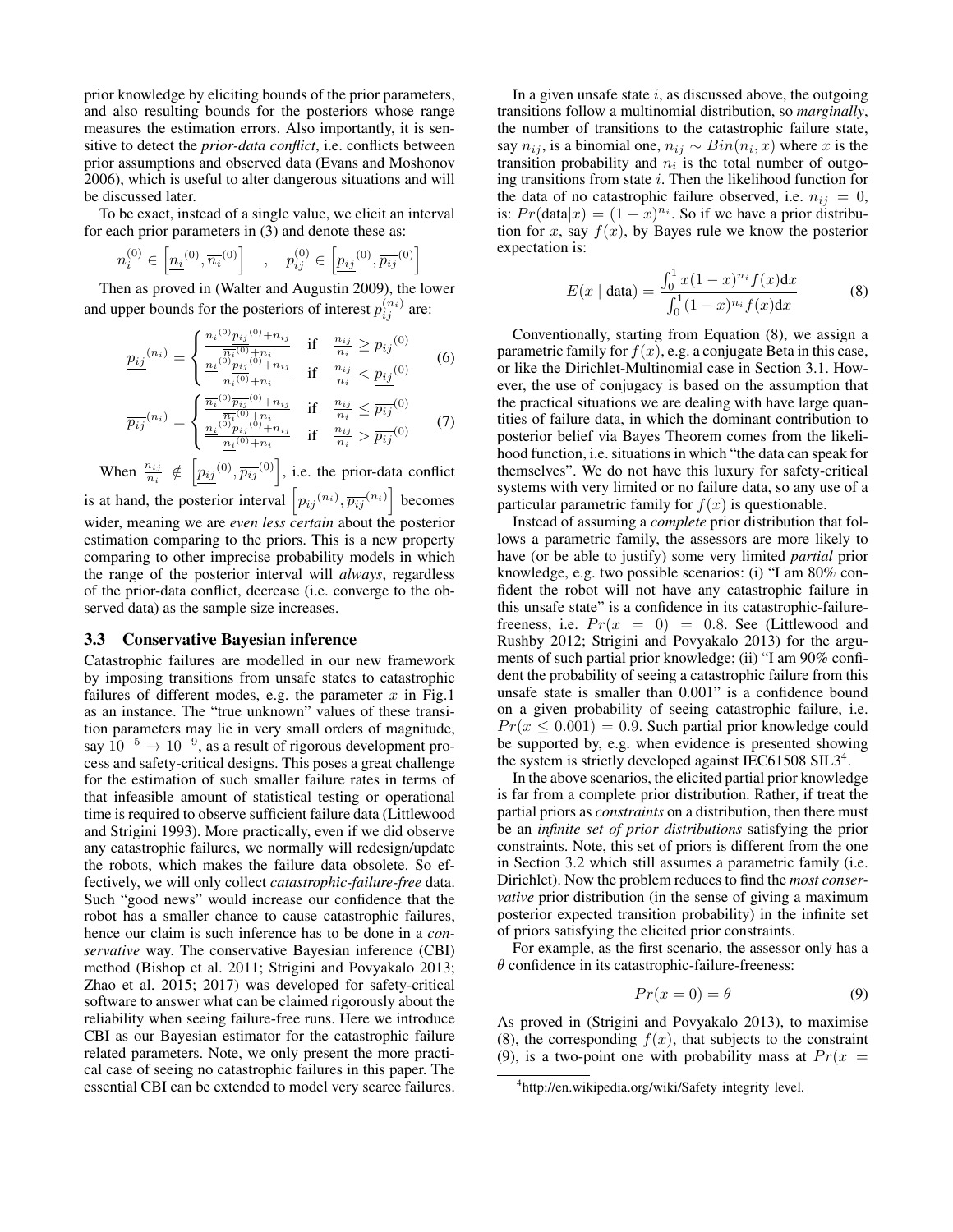0) =  $\theta$  and  $Pr(x = q) = 1 - \theta$ , where q is an optimisation point that can be obtained numerically. Thus, by such two-point  $f(x)$ , Equation (8) can be further bounded by:

$$
E(x \mid \text{data}) \le \frac{(1-\theta)q(1-q)^{n_i}}{\theta + (1-\theta)(1-z)^{n_i}} < \frac{(1-\theta)q(1-q)^{n_i}}{\theta} \le \frac{(1-\theta)}{\theta(n_i+1)}(1-\frac{1}{n_i+1})^{n_i} \tag{10}
$$

Note the last step above is because that  $q(1-q)^{n_i}$  reaches its maximum when  $q = 1/(n_i + 1)$ .

Depending on the particular form of partial prior knowledge elicited, the worst-case priors varies, so does the posteriors. For cases of other forms of partial prior knowledge, see (Bishop et al. 2011; Zhao et al. 2015; 2017).

To summarise, in this section, we present two advanced Bayesian estimators for the two types of transition parameters. Mixed use of incorrect estimators will lead to either "too conservative to be useful results" or "continuous priordata conflict", which we omit here due to the page limit.

## 4 The framework with an UUV example

## 4.1 The running example

We use an underwater search and valve turning mission in which a UUV equipped with electrical manipulators, stereo cameras, a specifically designed end-effector which had a camera in-hand with force and torque sensors to (i) locate a valve panel among different locations; and (ii) modify the valve handles to achieve different panel configurations. Possible disturbances are, e.g. muddy water, strong currents, blocked valves and panel occlusion. We formalise a single valve operation as an instance of the DTMC in Fig. 1 which has been simplified with only 6 states, whilst more realistic formal models, e.g. with more states and transitions as shown as the dotted shapes in the figure, can be obtained in our proposed generic way as follows.

The DTMC in Fig. 1 has 3 layers. The normal operation and safe states are modelled in the first layer, in which each state can transit into one or more unsafe states with some probabilities, e.g. in the S1 state of searching valve panel, the UUV may encounter a region of muddy water leading to the unsafe low visibility state S4. We group all the unsafe states in the middle layer which can either transit back to the normal operations or cause various modes of failures, including catastrophic ones, in the bottom layer, e.g. the propeller has a higher risk of malfunction when the UUV is in a muddy water. We believe the structure of a realistic DTMC can be built in a generic way that the top layer can be derived from the original policy-making model, e.g. MDP and reinforce learning as in (Pathak, Pulina, and Tacchella 2018; Pathak et al. 2013), and the bottom two layers can be obtained from traditional safety and reliability analysis based on expert knowledge like Failure Mode, Mechanism and Effect Analysis (FMMEA) and Fault Tree Analysis (FTA).

Practically, most of the transition probabilities in the formal Markov model can be argued as known constants, e.g. by prognostics on the remaining useful life of key components (Romain et al. 2017), leaving only a few transition



Figure 1: A layered DTMC modelling an UUV in a valve turning mission. The dotted shapes illustrate possible extensions to make the simplified example more realistic.

probabilities as unknown parameters, e.g. the  $x$  and  $y$  in Fig. 1 (thus a parametric DTMC), which will be Bayesian estimated at runtime with collected data.

Fig. 1 is also an *induced* DTMC, since we assume the *given* optimal policy is a probabilistic one for S1, e.g. with  $\gamma$ probability to do speed-1 and  $(1-\gamma)$  probability to do speed-2, where  $\gamma$  is learnt by a separate primary planner. Then the induced transition probability from S1 to S2 is a function of  $a_1, a_2$  as given by Equation (1):  $a(a_1, a_2) = \gamma a_1 + (1-\gamma)a_2$ where  $a_1$  and  $a_2$  are the probabilities of transiting from  $S1$  to S2 with autonomous speed-1 and speed-2 respectively. Similarly for  $b(b_1, b_2)$ . For S4, we assume a deterministic policy (e.g. always do safe mode speed in low visibility), thus the outgoing transition probabilities are single parameters.

We are interested in 4 requirements: R1: What is the probability of completing a *next* mission? R2: What is the probability of seeing catastrophic failures in a *next* mission? R3: What is the probability of completing *this* mission? R4: What is the probability of seeing catastrophic failures in *this* mission? The R1 and R2 will be analysed at the pre-mission stage, whose PCTL with the initial state specified as S1 are:

$$
P_{=?}
$$
 [*true U(s = 3)*] ,  $P_{=?}$  [*true U(s = 6)*]

Whilst, R3 and R4 will be verified at runtime. Their PCTL are same as above but with different specified initial states.

#### 4.2 The framework and simulated experiments

As shown in Fig. 2, our framework has two stages:

At the *pre-mission stage*, a separate planner will first synthesise the optimal policy, which is assumed as given in the current framework. Given the optimal policy, an induced DTMC is derived and then revised to emphasise the safety and reliability by adding transitions to states representing hazards and various modes of failures, in which some transition probabilities are unknown parameters. Then ParaMC is conducted by tools like PRISM to generate rational functions for each PCTL property. The ParaMC results will be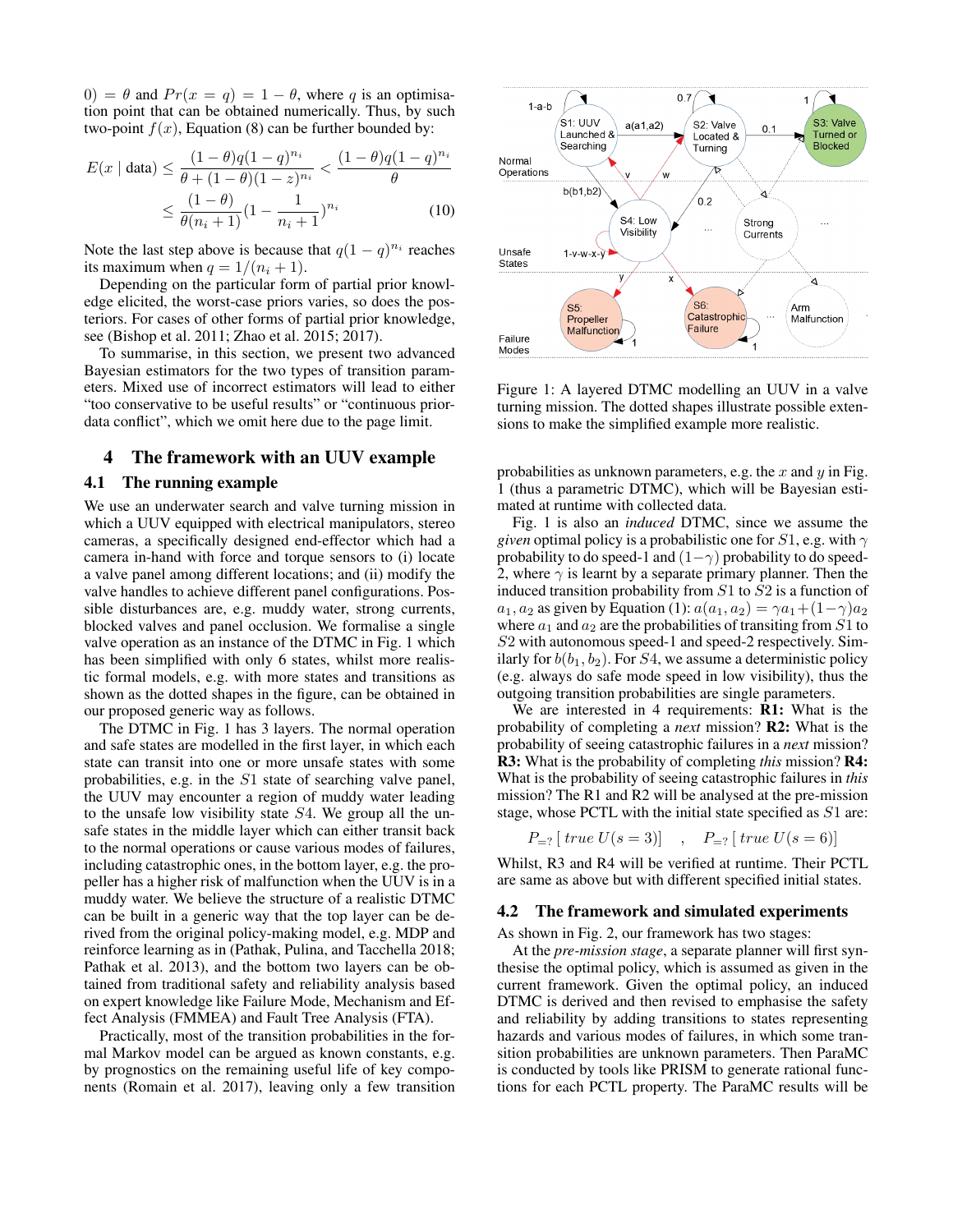recorded and also reused by the on-board verifier to speed up the verification at runtime. Monotonicity analysis for each parameter in the rational functions is necessary due to the use of bounds for each transition parameter. Data analysis of experts' knowledge, lab-simulations and previous similar missions is performed to form prior knowledge required by the two Bayesian estimators. Finally, by substituting parameters in the rational functions with the prior estimates, premission verification results are obtained, which represents our best efforts of assurance before launching the robot.

*In mission (runtime)*, a monitor collects new data and does Bayesian estimates on the transition parameters. The onboard verifier checks if any required properties are being violated at runtime based on the ParaMC results at pre-mission stage. When any violation presents, actions like abort or instantly restart the mission (with a repaired policy) can be taken, whose implementation is beyond the scope of this paper. Otherwise, the UUV will continue and keep monitoring and verifying until the mission is complete.



Figure 2: Overview of the verification framework.

We demonstrate and evaluate our framework by simulated experiments based on the UUV example of Fig. 1. First, to simulate and collect data of both previous missions and the current one for the pre-mission and runtime verifications respectively, we use the PRISM simulation module by assuming the *true unknown* transitions probabilities in Fig. 1 are:  $a_1 = 0.05, a_2 = 0.03, b_1 = 0.2, b_2 = 0.1, x = 10^{-5}, y = 10^{-5}$  $0.001, v = 0.3, w = 0.01$ . For the optimal policy of state 1, we assign a random number in  $\left[\frac{25}{40}, \frac{35}{40}\right]$  <sup>5</sup> for  $\gamma$  in each simulated mission to mimic the practical case of changing policies. Then, it results in 49 previous missions and a 50-th as the current one<sup>6</sup> which explicitly using  $\gamma = 0.75$  as the optimal probabilistic policy of state 1.

At the pre-mission stage, given the data of previous 49 missions (e.g. 1566 outgoing transitions from S1 with the action of speed-1, in which 1180 loops in S1, 85 to S2 and 301 to S4), together with the prior knowledge in Table 1, the posteriors by our Bayesian estimators are also listed there.

Next, given  $\gamma = 0.75$  and using the ParaMC engine of PRISM, we obtain closed-form results for R1 and R2 (also R3 and R4 with different initial states for the use at runtime) as rational functions whose monotonicity can be easily analysed with respect to the 8 transition parameters. Then we obtain the pre-mission verification results:

$$
R1 \in [0.857, 0.961], \quad R2 \in [7.96 \times 10^{-4}, 1.55 \times 10^{-3}]
$$

In the current 50-th mission, the posteriors of the 8 transition parameters in Table 1 are in turn used as priors for the runtime Bayesian updates. The real-time estimates at each discrete time step of the transitions are plotted in (a)-(h) of Fig. 3, correspondingly R3 and R4 are plotted in (i) and (j).

As shown in the (a) of Fig. 3, the CBI estimation for  $x$  decreases along with the execution of the robot without catastrophic failures. For non-catastrophic failure related parameters of (b)-(h), instead of using CBI to obtain a conservative point estimation, we plot both upper and lower bounds via Bayesian inference with sets of priors. Basically for each of these parameters, we first observe a divergence trend of the two bounds which then start to converge as more data is collected. Indeed, at the beginning of a mission, due to the sparse data collected, the prior-data conflict phenomenon is normal and foreseeable (e.g. 3 heads out of 3 tosses of a fair coin is conflicting our prior belief in its fairness). Such conflict is reflected by a wider bounded (i.e. less certain) estimation for each parameter and then propagated to the overall verification results.

For instance, verifications on both R3 and R4 become less and less certain in the first 100 steps, partly due to the priordata conflict of  $a_1$ . Then, the 101-th step is a transition from S1 to S2 with speed-1 action, which not only provides a new estimate of  $a_1$  but also resolves the prior-data conflict to some extent, leading to tighter bounds for  $a_1$ , R3 and R4.

As more runtime data is observed, the general trend for each pair of bounds in Fig. 3 starts to converge, meaning a more certain verification result. Note, both R3 and R4 highly depend on which state the UUV is currently in, so the obvious "bumps" in the plot for R3 are because the UUV is in S2 which certainly has a relatively higher chance to complete the mission. Similarly for the bumps in the plot of R4.

The above example is an ideal case in the sense that the new learning agrees with what it learnt before, i.e. all the 50 missions are simulated based on an MDP with the same transition probabilities, like the probability of transiting back to the normal state  $S1$  from the low visibility state  $S4$  is constantly assumed as  $v = 0.3$  for all 50 missions. For exceptional cases, e.g. there is a large body of muddy water implying  $v = 0.8$ , our method will detect them as prior-data conflict through the whole mission, thus a continuous divergence of the bounds of related transition parameters will be observed, so consequently does an overall divergence of the verification results R3 and R4. We label this exceptional case as "known unknowns" in the sense that the new unknown (e.g.  $v = 0.8$ ) is learnt in an *informed* way such that we know how much contradict it is to our prior knowledge, thus leading a less certain (i.e. wider bounds) new estimation.

We also would like to highlight the exceptional case of "unknown unknowns" in which the robot fails to know

<sup>5</sup>All assumed values of the parameters in the simulation refer to the information provided by the PANDORA project.

<sup>&</sup>lt;sup>6</sup>Without loss of generality, we choose a 50-th mission with relatively more transitions (522 to be exact) for a better illustration.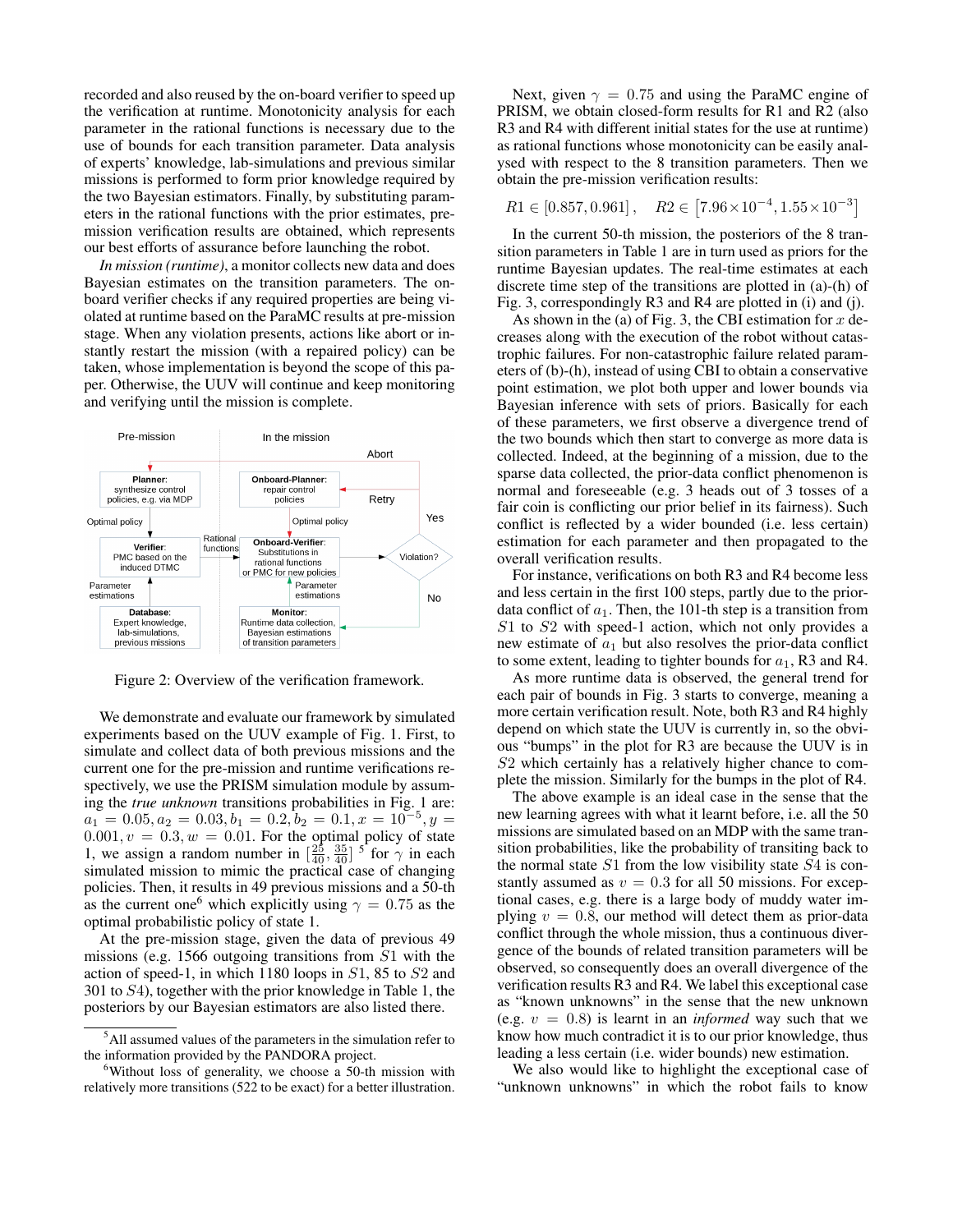Table 1: Prior knowledge and posterior estimations for the transition parameters given the data of 49 previous missions.



Figure 3: Runtime Bayesian estimations for the 8 transition parameters (a)-(h) and verification results for R3 (i) and R4 (j).

which state it is in and *without knowing this fact*. For example, the UUV now is in a muddy water (i.e. S4), but the sensor fails to detect this unsafe state so that the UUV believes it is still in the normal state  $S1$ . As a consequence, the UUV does a wrong action of either speed-1 or speed-2 (i.e. the probabilistic policy in  $S1$ ) in the unsafe state  $S4$  instead of the safe speed (i.e. the deterministic policy for S4). Our method is also able to alert such dangerous case by detecting prior-data conflict phenomenon that happens *simultaneously* for many parameters. Because, in the example above, although the UUV is *actually* in S4, it will *experience* constant loops in S1 without transiting to neither S4 (as the sensors fail to detect the abnormal states) nor S2 (as wrong actions are taken, assuming going fast in a muddy water will never detect the valves). Consequentially, prior-data conflict happens simultaneously for all  $a_1, a_2, b_1, b_2$  parameters.

More examples for the exceptional cases of "known unknowns" and "unknown unknowns" will be discussed in future due to the page limits here. We believe, detecting the prior-data conflict effect during the mission can assure protection against from faulty knowledge (i.e. epistemic limits) of the robot about its own state of health and environments.

## 5 Related work

How should autonomous systems be verified is a new challenging question along with their increasing applications (Fisher, Dennis, and Webster 2013). Formal methods must be integrated in order to develop, verify and provide certification evidence for large-scale and complex autonomous systems like robots (Farrell, Luckcuck, and Fisher 2018).

Model checking is a widely used formal method in verifying robotic systems, due to its relative simplicity and powerful automatic tools (Luckcuck et al. 2018). For instance, in (Webster et al. 2014), a proof-of-concept approach is presented to generate certification evidence for autonomous unmanned aircraft based on both model checking and simulation. PMC, as a variant, emphasises the inherent uncertainties of the formalised system. In (Konur, Dixon, and Fisher 2012; Gainer, Dixon, and Hustadt 2016), the complex and uncertain behaviours of robot swarms are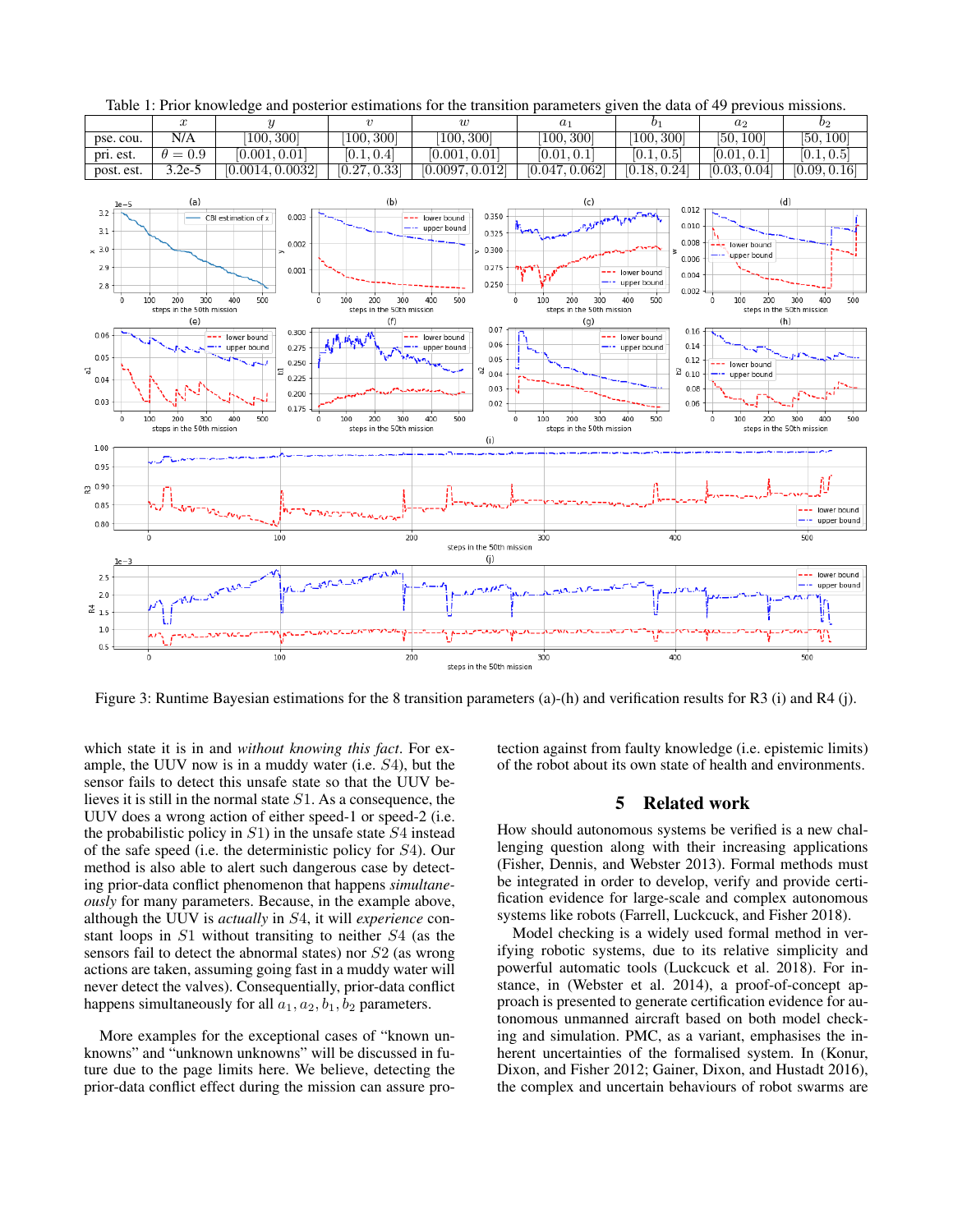analysed by PMC. In (Norman, Parker, and Zou 2017; Pathak, Pulina, and Tacchella 2018), PMC is used to verify the control policies of robots in partially unknown environments. In a hostile environment, the movements of adversaries are modelled probabilistically in (Cizelj et al. 2011). The reliability and performance of UUVs is guaranteed by PMC in (Gerasimou, Calinescu, and Banks 2014).

Although runtime PMC is effective for assuring the quality of service-based systems (Calinescu et al. 2011) and selfadaptive systems (Calinescu et al. 2012; Filieri and Tamburrelli 2013), there is little research on runtime PMC for robots. In the UUV domain, the first work of runtime PMC is credited to (Gerasimou, Calinescu, and Banks 2014). However, it focuses on improving the scalability of runtime PMC by using software engineering techniques, which is also applicable to our work here that focuses on developing new methods of learning model parameters.

One of the initial methods to learn the transition probabilities of DTMC is in (Epifani et al. 2009), which later has been retrofitted for CTMC (Filieri, Ghezzi, and Tamburrelli 2012) and extended with ageing factors of collected data to accurately estimate time-varying transition probabilities (Calinescu et al. 2014). To reduce the noise and provide smooth estimates, a lightweight adaptive filter is proposed in (Filieri, Grunske, and Leva 2015). Whilst, above mentioned approaches yield point estimations, these can be affected by unquantified and potentially significant errors. The work in (Calinescu et al. 2016) is the first to synthesise bounds for unknown transition parameters. However, it is based on the theory of simultaneous confidence intervals, which is fundamentally different to the Bayesian approach presented here which has the distinct advantage of being able to embed various forms of prior knowledge.

## 6 Conclusions & future work

In this paper, we present a new framework to utilise PMC to assess the safety and reliability of robots at both pre-mission stage and runtime. Our main contributions are:

- 1. CBI is introduced with new closed-form results as a novel estimator for catastrophic failure related parameters.
- 2. Imprecise probability with sets of priors is introduced as another novel estimator for transition parameters. It allows to not only quantify the estimation errors and flexibly model imperfect prior knowledge, but also detect prior-data conflict to alter various dangerous situations.
- 3. A generic way is discussed to structure Markov models into layers to emphasise the system safety and reliability.
- 4. A real-word application of UUVs has been formalised which can be extended and reused for future research.

For illustration purpose, we demonstrate our methods with a stylised example which can be easily extended in our proposed generic way without changing the main conclusions, e.g. by considering the geographical waypoints in the top layer of the DTMC or listing complete failure modes in the bottom layer. The practicality of our new approach needs to be further evaluated with more case studies. We see potential issues like (i) insufficient safety analysis in FTA/FMMEA to generate sound DTMC in the bottom two layers; and (ii) unnecessarily complex DTMC model with too many unknown transition parameters which require too much prior knowledge from experts and too much data to be collected at runtime that burdens the on-board sensors.

We plan to exploit more use of prior-data conflict and also *strong prior-data agreement* (Walter and Coolen 2016) to reflect the robot's epistemic limitations. Requirements to be verified for a robot should come from a higher level, e.g. when a robot is part of the Prognostics and Health Management (PHM) system, a PHM level PMC can be done in future to answer what to certify a robot. We also plan to propose a *lightweight* on-board re-planner based on an MDP with the up-to-date bounded transition parameters.

## 7 Acknowledgements

This work was supported by the UK EPSRC, through the Offshore Robotics for Certification of Assets (ORCA) Hub [EP/R026173/1]. We thank Lorenzo Strigini, Peter Bishop and Andrey Povyakalo from City, University of London who provided insights on the initial ideas of the work.

#### References

Bishop, P.; Bloomfield, R.; Littlewood, B.; Povyakalo, A.; and Wright, D. 2011. Toward a formalism for conservative claims about the dependability of software-based systems. *IEEE Tran. on Software Engineering* 37(5):708–717.

Calinescu, R.; Grunske, L.; Kwiatkowska, M.; Mirandola, R.; and Tamburrelli, G. 2011. Dynamic QoS management and optimization in service-based systems. *IEEE Tran. on Software Engineering* 37(3):387–409.

Calinescu, R.; Ghezzi, C.; Kwiatkowska, M.; and Mirandola, R. 2012. Self-adaptive software needs quantitative verification at runtime. *Comm. of the ACM* 55(9):69–77.

Calinescu, R.; Rafiq, Y.; Johnson, K.; and Bakr, M. E. 2014. Adaptive model learning for continual verification of nonfunctional roperties. In *Proc. of the 5th Int. Conf. on Performance Engineering*, 87–98. NY, USA: ACM.

Calinescu, R.; Ghezzi, C.; Johnson, K.; Pezze, M.; Rafiq, Y.; ´ and Tamburrelli, G. 2016. Formal verification with confidence intervals to establish quality of service properties of software systems. *IEEE Tran. on Reliability* 65(1):107–125.

Cizelj, I.; Ding, X.; Lahijanian, M.; Pinto, A.; and Belta, C. 2011. Probabilistically safe vehicle control in a hostile environment. *IFAC Proc. Volumes* 44(1):11803 – 11808.

Daws, C. 2005. Symbolic and parametric model checking of discrete-time markov chains. In *Theoretical Aspects of Computing*, 280–294. Berlin, Heidelberg: Springer.

Epifani, I.; Ghezzi, C.; Mirandola, R.; and Tamburrelli, G. 2009. Model evolution by run-time parameter adaptation. In *Proc. of the 31st Int. Conf. on Software Engineering*, 111– 121. Washington, DC, USA: IEEE.

Evans, M., and Moshonov, H. 2006. Checking for prior-data conflict. *Bayesian Analysis* 1(4):893–914.

Farrell, M.; Luckcuck, M.; and Fisher, M. 2018. Robotics and integrated formal methods: Necessity meets opportu